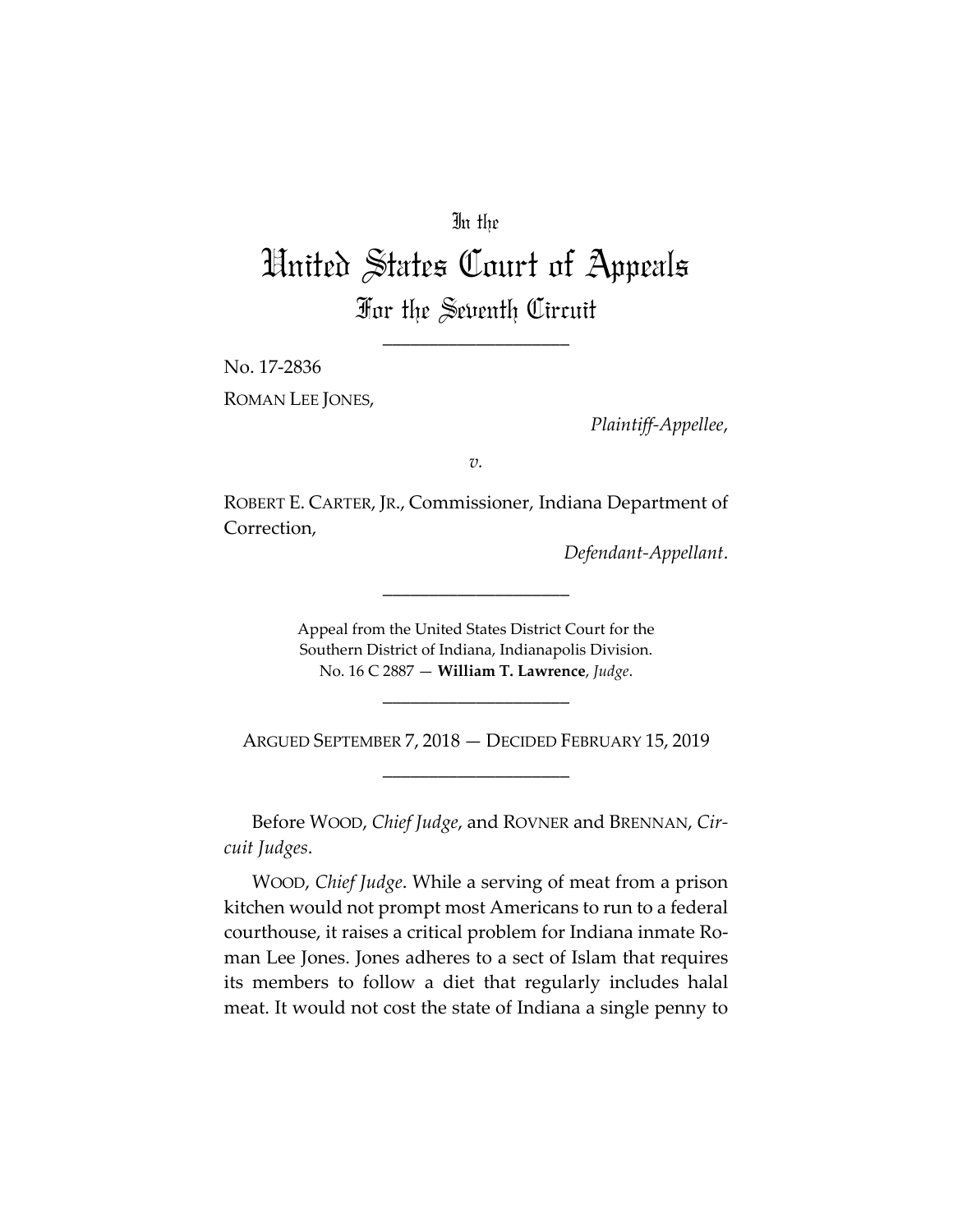provide Jones with the diet he has requested. The only question before us in this appeal is whether Indiana's refusal to provide Jones with meat substantially burdens his exercise of religion under the Religious Land Use and Institutionalized Persons Act ("RLUIPA"), 42 U.S.C. § 2000cc-1. We hold that it does.

Jones observes Islamic dietary restrictions, which forbid the consumption of certain foods and require that others be prepared in accordance with Islamic law—that is, his food must be halal. Since there is overlap in halal and Jewish kosher requirements, some Muslims—including Jones—find kosher food to be an acceptable alternative to a purely halal diet. (There are differences, to be sure: followers of a kosher diet may not consume meat and dairy products together, while followers of halal may do so; alcohol is permissible for kosher, but not for halal; and the lists of permissible animals and seafoods differ slightly. See *Halal vs Kosher*, DIFFEN.COM, https://www.diffen.com/difference/Halal\_vs\_Kosher (last visited February 14, 2019). Jones does not argue that these differences matter for his prison diet.)

The Indiana Department of Correction ("DOC") formerly provided pre-packaged kosher meal trays, which included kosher meat, to all inmates who requested them. As demand for the kosher trays went up, however, so did the cost, which rose to between \$40,000 and \$60,000 a month on top of the per capita amount the DOC pays its contractor for standard meals. Unhappy with this trend, the DOC stopped offering the kosher trays and put all the affected inmates on a vegan diet (that is, one with no products made or derived from animals).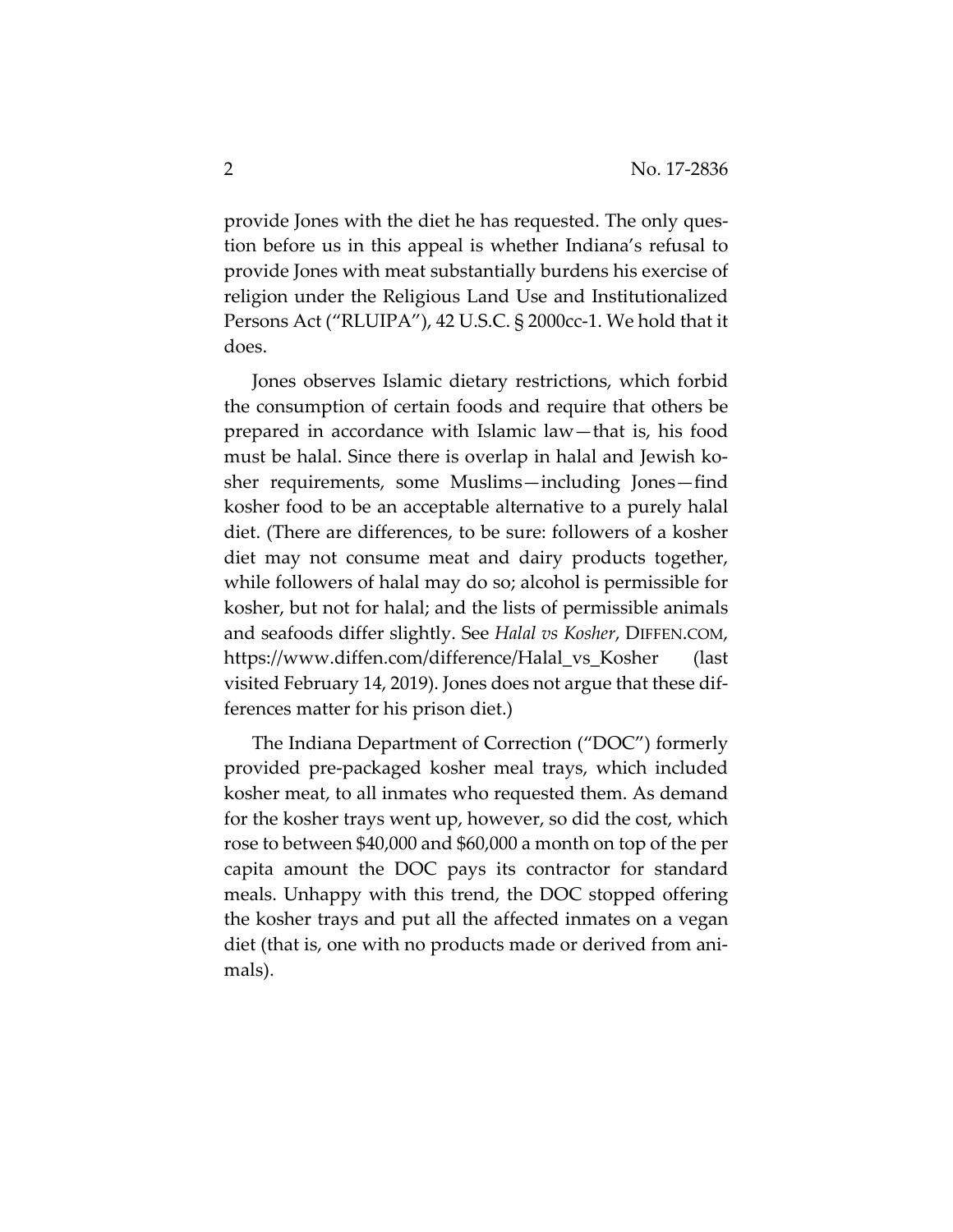That move satisfied no one: a class of inmates seeking kosher food sued the DOC and prevailed under RLUIPA in *Willis v. Commissioner, Indiana Department of Correction*. 753 F. Supp. 2d 768, 772 (S.D. Ind. 2010). Rather than go back to providing everyone with kosher trays, the DOC worked out a new arrangement with its contractor so that kosher meals are now included in the per capita amount it pays the contractor. The DOC built kosher kitchens at a few of its facilities and moved as many kosher inmates into those facilities as possible. Inmates who could not be moved would continue to receive the kosher trays, but inmates (including Jones) in a facility with a kosher kitchen were given only the option of eating the food prepared there. That food, however, is vegetarian (*i.e.* plant-derived, plus animal products not requiring slaughter, such as eggs, milk, cheese, and honey).

While many Jewish and Muslim inmates would find a nutritionally adequate vegetarian diet that otherwise satisfies kosher standards to be fully compatible with their beliefs, Jones does not. Jones and the other members of his sect within Islam believe that the holy Qur'an plainly commands him to "eat what is on earth, Lawful and good"—including meat. Some Muslim scholars support Jones's interpretation, and the Imam employed by the DOC agreed that Jones's view is "a valid opinion" shared by some other Muslims, though not the Imam himself. Jones does not take the position that he needs to eat meat with every meal, but he believes it must be a regular part of his diet. After the DOC refused his request for kosher trays that include meat, he filed this suit.

Under RLUIPA, the DOC cannot "impose a substantial burden on the religious exercise of a person residing in or confined to an institution … unless the [DOC] demonstrates that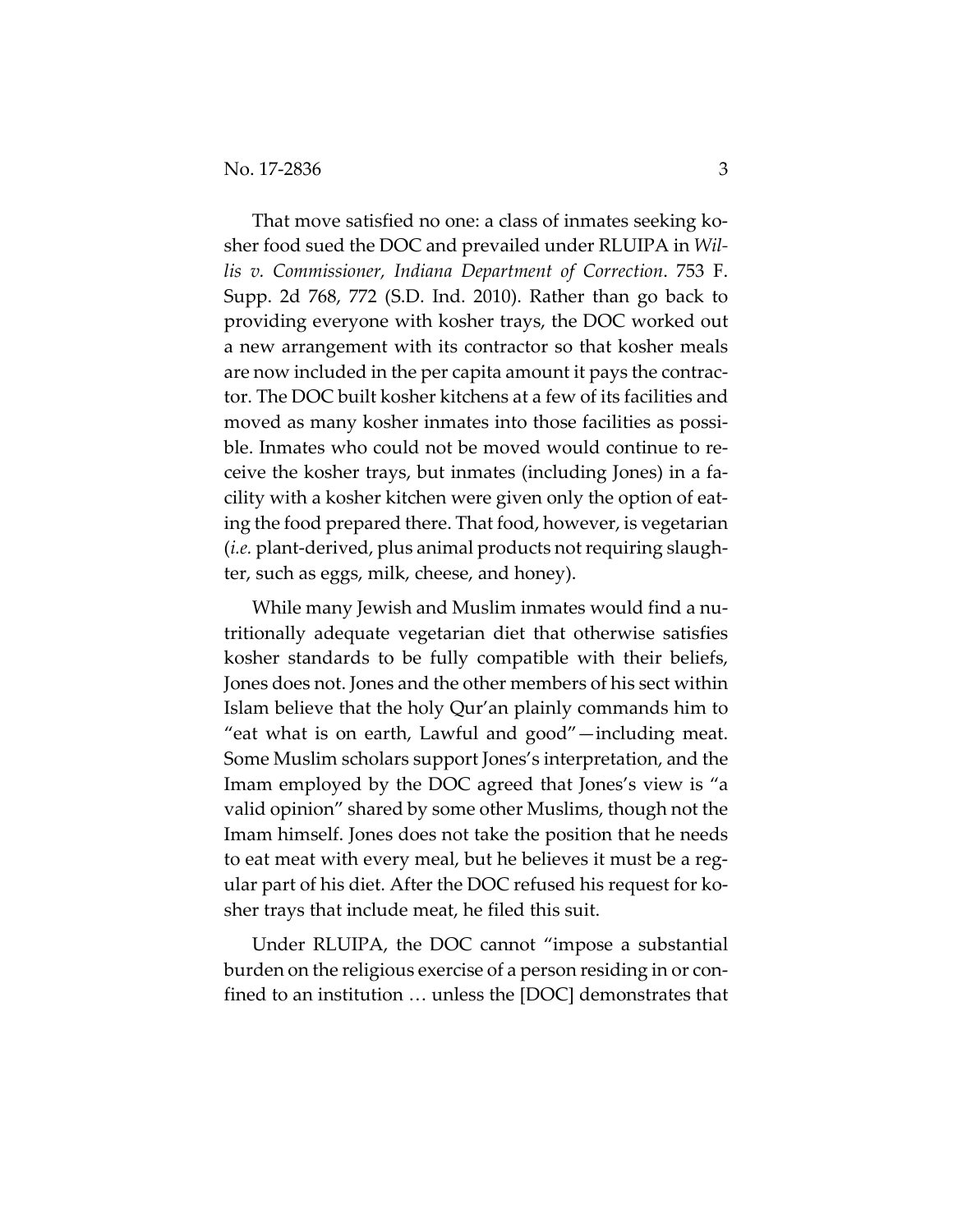[it] … (1) is in furtherance of a compelling governmental interest; and (2) is the least restrictive means of furthering that compelling governmental interest." 42 U.S.C. § 2000cc-1. Following a brief trial, the district court held in favor of Jones and ordered the DOC to give Jones at least eight meals a week that "contain kosher or halal meat." The judge left it up to DOC to decide on the most effective way to do this, but he specified that one permissible response would be to send Jones the kosher trays the DOC was already providing to inmates at facilities without kosher kitchens. The record indicates that this would not impose any incremental cost on the DOC. The court found that by requiring Jones to engage in conduct refraining from all meat—that violates his sincerely held religious belief, the DOC had substantially burdened his religious exercise and on this record the DOC lacked a compelling government interest to justify that burden.

On appeal, the DOC does not contest the sincerity of Jones's belief or the district court's finding that the DOC lacked a sufficient justification for its treatment of Jones. The sole issue the DOC raises is whether the district court erred in holding that Jones was substantially burdened by the vegetarian kosher diet when, as the DOC argues, he could have purchased the halal meat he needs to supplement his diet at the prison commissary. The DOC characterizes Jones's lack of meat as the result of "his own spending choices," not the result of any DOC action. It urges us to find that nothing less than the coercive pressure of the choice between violating his religion and facing starvation qualifies as a substantial burden under RLUIPA.

For a time, there was some confusion among the circuits about what constitutes a substantial burden under RLUIPA.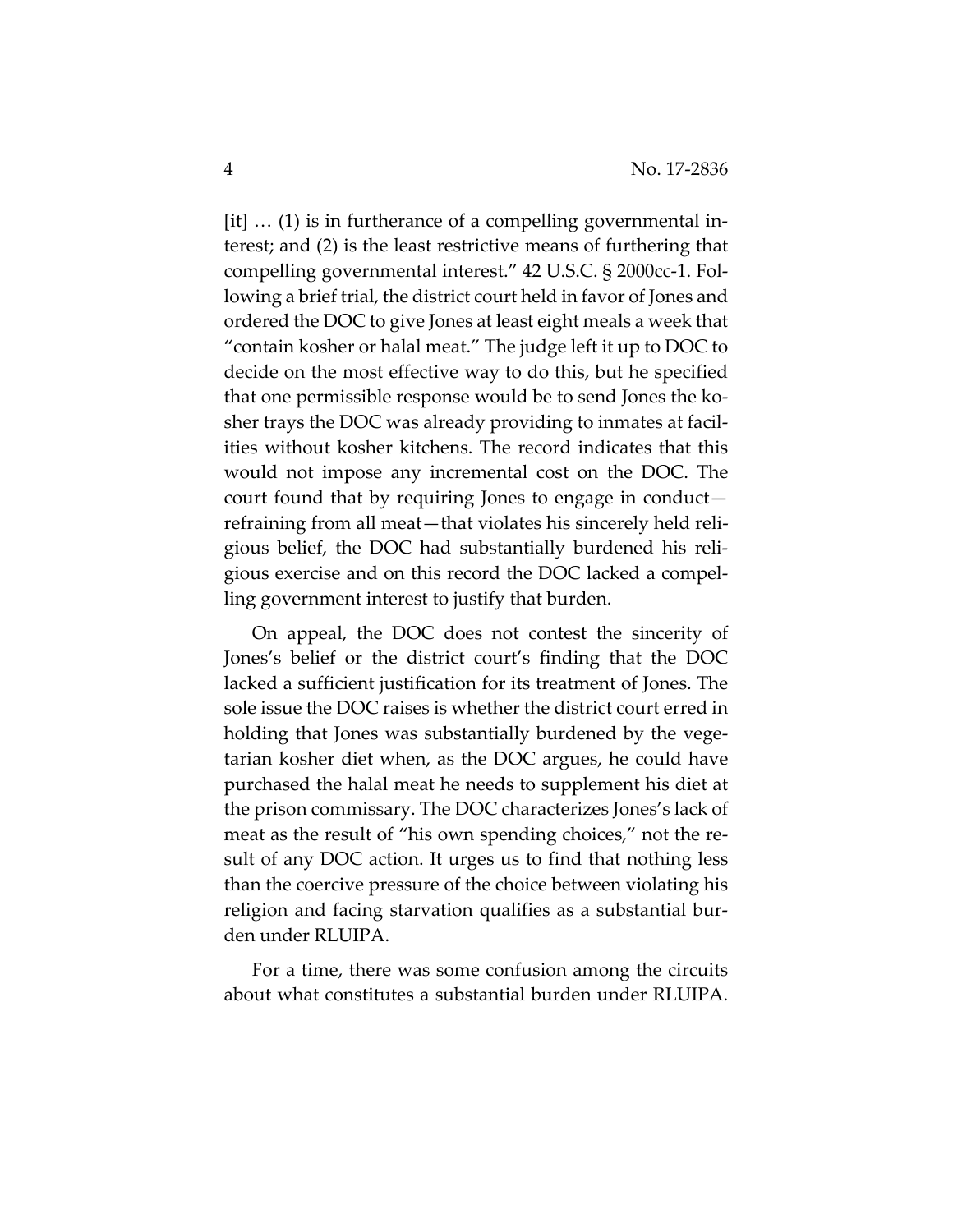We interpreted the language as requiring that the government's action rendered the religious exercise "effectively impracticable." *Nelson v. Miller*, 570 F.3d 868, 878 (7th Cir. 2009). Other circuits developed different tests. See, *e.g.*, *Abdulhaseeb v. Calbone*, 600 F.3d 1301, 1313 (10th Cir. 2010) (government must require, prohibit, or substantially pressure religiously relevant conduct); *Moussazadeh v. Texas Dep't of Criminal Justice*, 703 F.3d 781, 793 (5th Cir. 2012) (government must influence an adherent to act or force him to choose between a generally available non-trivial benefit and religious beliefs); *Patel v. U.S. Bureau of Prisons*, 515 F.3d 807, 814 (8th Cir. 2008) (government must significantly inhibit, meaningfully curtail, or deny reasonable opportunities for religious exercise). This confusion was largely dispelled, however, in two recent decisions from the Supreme Court: *Holt v. Hobbs*, 135 S. Ct. 853 (2015), and *Burwell v. Hobby Lobby Stores, Inc.*, 134 S. Ct. 2751 (2014). We recognized in *Schlemm v. Wall* that *Holt* and *Hobby*  Lobby "articulate[d] a standard much easier to satisfy" than our former search for something rendering the religious exercise "effectively impracticable." 784 F.3d 362, 364 (7th Cir. 2015).

In *Hobby Lobby,* a case involving RLUIPA's sister statute, the Religious Freedom Restoration Act ("RFRA"), 42 U.S.C. § 2000bb-1, three closely held corporations faced the choice between providing contraceptive coverage for their employees in violation of their religious beliefs or paying a substantial fine that would enable them to omit the coverage to which they objected. The Supreme Court found that this choice was no choice at all: it imposed a substantial burden on the owners' religious exercise, and the government had not shown that it was the least restrictive means of serving the government's (assumed) compelling interest. 134 S. Ct. at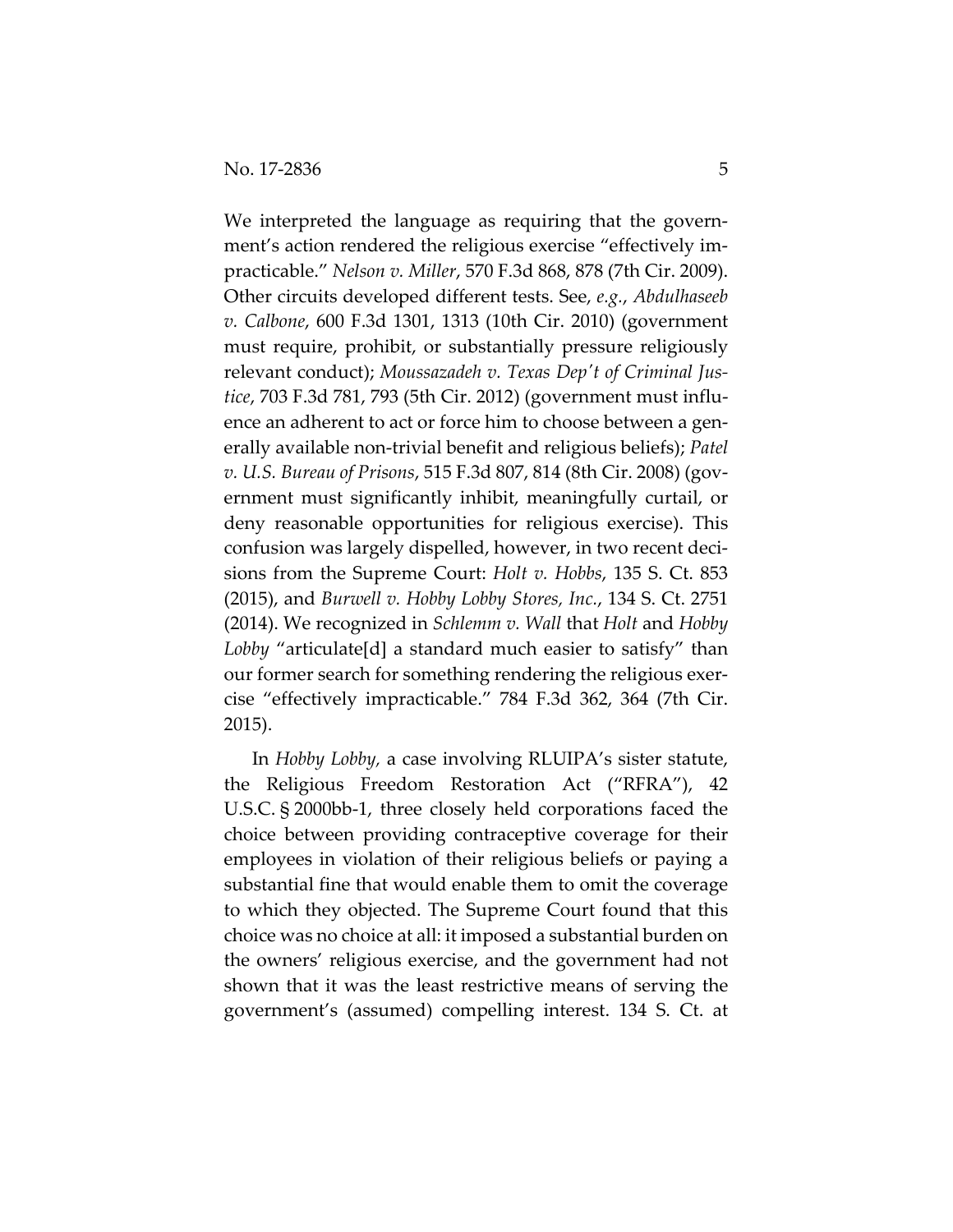2759. The Court rejected the suggestion that the corporations could "eliminate[] the substantial burden" and avoid the fine by dropping employee health insurance entirely since that would also cause economic harm. *Id.* at 2776–77. In so ruling, the Court emphasized that Congress explicitly stated that RFRA should "be construed in favor of a broad protection of religious exercise, to the maximum extent permitted by the terms of this chapter and the Constitution." *Id.* at 2762 (quoting § 2000cc-3(g)).

The next year, in *Holt,* the Court considered the case of a Muslim inmate who wanted to grow a 1/2-inch beard in accordance with his religious beliefs. Such a beard, however, offended the grooming policy of the Arkansas Department of Corrections, and so the Department refused to allow him to grow it. When the case arrived at the Supreme Court, the Court read RLUIPA as an "expansive protection for religious liberty" and held that the inmate "easily" demonstrated a substantial burden because he faced "serious disciplinary action" if he violated the grooming policy and grew the beard. 135 S. Ct. at 860, 862. The Court further rejected attempts to call the burden of shaving "slight" if shaving was not absolutely prohibited by the inmate's beliefs, writing that "RLUIPA … applies to an exercise of religion regardless of whether it is 'compelled.'" *Id.* at 862.

The burdens on the person asserting religious rights in *Holt* and *Hobby Lobby* involved large fines and significant disciplinary consequences. But the Court did not indicate that pressures of that severity represented the floor for finding a substantial burden under RFRA or RLUIPA. To the contrary, the Court clarified that RLUIPA's substantial burden inquiry robustly supports inmate religious practice—it specifically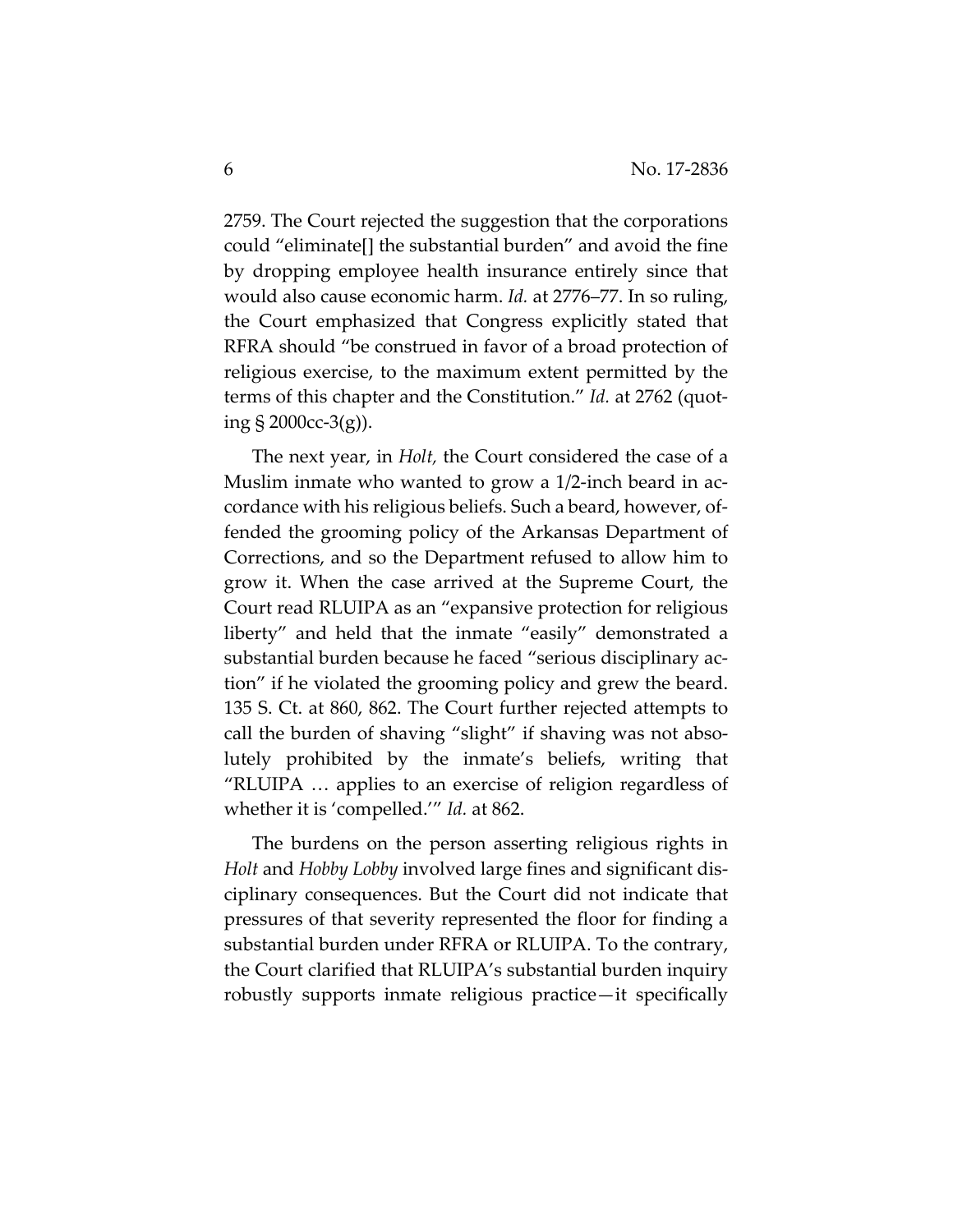*disapproved* of the practice of offsetting against the burden imposed by the rule any other religious accommodations offered or the strength of the religious command. These principles govern Jones's case and indicate that the DOC's food policy is placing a substantial burden on him.

The DOC estimates it will cost Jones a few dollars a day (\$14.00 a week) to pay for his own halal meat at the commissary. While that amount may seem minor in comparison to the multi-million-dollar fine Hobby Lobby faced, it is a large amount for Jones. He makes, at most, \$8.40 per week at his prison job. Even though that amount is supplemented by sporadic funds sent from his friends and family, Jones cannot reliably afford to pay for the meat himself. The state is in effect demanding that Jones, uniquely among all inmates, zero out his account and forgo purchasing other items such as hygiene products or over-the-counter medicine, if he wants to avoid a diet that violates his religious beliefs.

When the state forces a prisoner to choose between adequate nutrition and religious practice, it is imposing a substantial burden on his religious practice under the rules announced in *Hobby Lobby* and *Holt*. *Thompson v. Holm*, 809 F.3d 376, 380 (7th Cir. 2016) (collecting cases). After these recent cases, there can be no doubt that when the state forces a prisoner to give away his last dime so that his daily meals will not violate his religious practice, it is imposing a substantial burden. We therefore have no need here to decide whether a truly negligible or unquestionably affordable fine would similarly be subject to attack under RLUIPA.

Jones's case is not near any relevant line. Indeed, even before *Hobby Lobby* and *Holt*, other circuits found that asking prisoners to pay daily for religiously compliant diets was a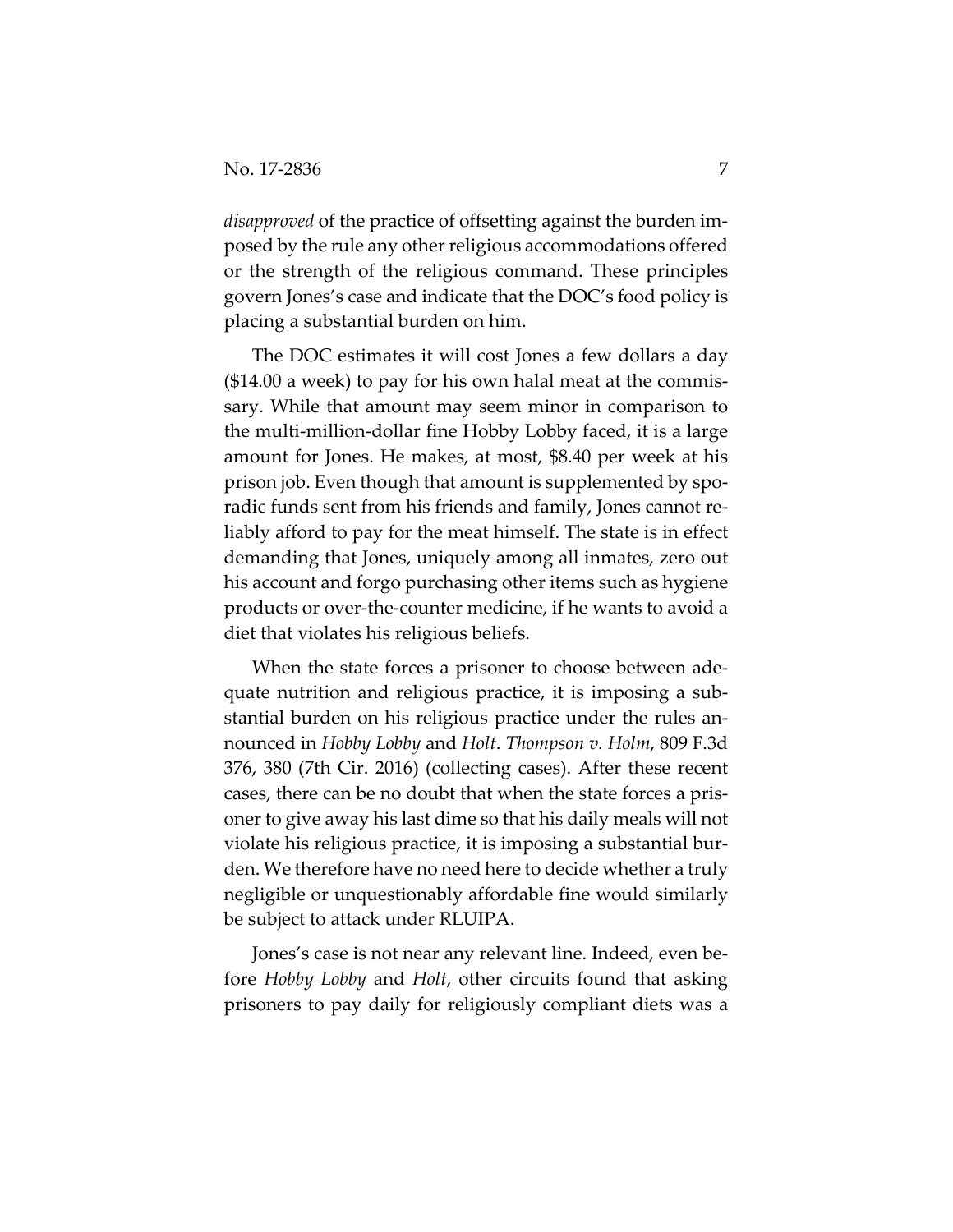substantial burden, especially where an inmate was indigent. See *Moussazadeh*, 703 F.3d at 793–94 (holding it is a substantial burden to require an inmate to pay for a kosher meal because daily meals are a generally available benefit); *Love v. Reed*, 216 F.3d 682, 689 (8th Cir. 2000) (rejecting the argument that the availability of food for purchase at the commissary alleviated the substantial burden on an indigent inmate); *Beerheide v. Suthers*, 286 F.3d 1179, 1188 (10th Cir. 2002) (calling a 25% copayment program for kosher meals that would require even prisoners with financial support from their friends and family "to sacrifice nearly all of that income to maintain their religious duties" a "Hobson's choice rather than a true alternative"); *Abdulhaseeb*, 600 F.3d at 1317 ("[A]ny ability to purchase is chimerical where a plaintiff is indigent….").

The dissent suggests that the record before us is insufficient to hold that Jones is substantially burdened, and that we ought to require a showing of indigency or other hardship to satisfy the substantial burden test. To support the suggestion that the court ought to further scrutinize Jones's ability to pay, the dissent relies on pre-*Hobby Lobby* cases from our sister circuits that required similar findings of indigency for inmates requesting religious accommodations. See *infra* at 11 (citing *Abdulhaseeb*, 600 F.3d at 1317–18, and *Patel,* 515 F.3d at 814).

When the Supreme Court was presented with a far sparser record supporting the claimed substantial burden in *Hobby Lobby,* however, the Court declined to inquire further into the question of ability to pay, despite criticism in dissent both at the Court and in the Tenth Circuit. Instead, it gave greater weight to the religious freedom concerns and implicitly disapproved the ability-to-pay aspect of the earlier opinions from our sister circuits. *Hobby Lobby*, 134 S. Ct. at 2775–76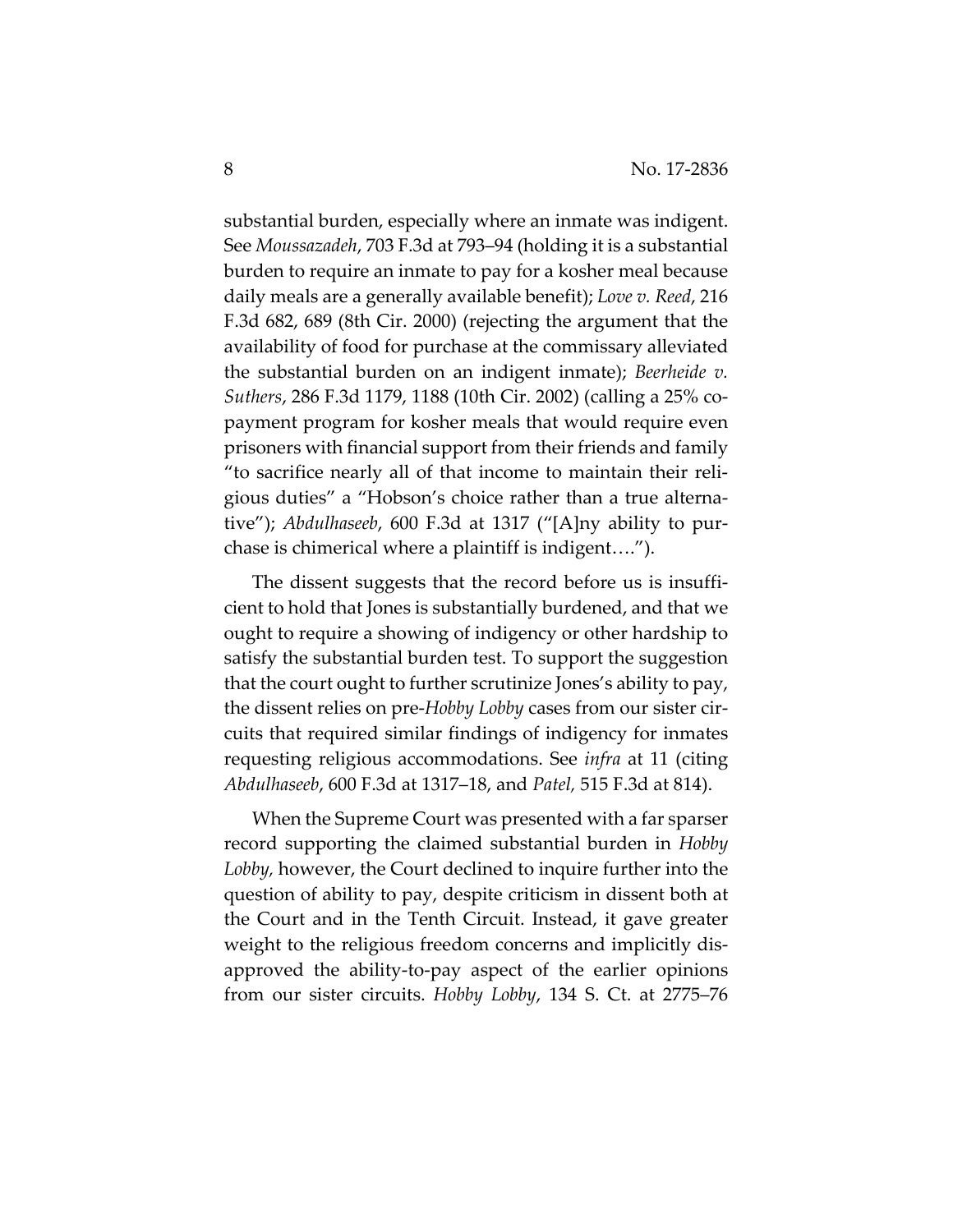(finding the large fines were clearly a substantial burden without requiring Hobby Lobby to prove its inability to pay or whether the fines would be "merely" significant or actually crippling); *id* at 2798 (Ginsburg, J., dissenting) (criticizing the majority opinion for "barely paus[ing] to inquire whether any burden imposed … is substantial"); *Hobby Lobby Stores, Inc. v. Sebelius*, 723 F.3d 1114, 1164 (10th Cir. 2013) (Briscoe, J., concurring in part and dissenting in part) ("At the hearing on plaintiffs' motion for preliminary injunction, plaintiffs presented no evidence of any kind. … As a result, we know very little about any of the important facts of this case" including evidence of substantial burden); *id.* at 1181, 1181 n.4 (10th Cir. 2013) (Matheson, J., concurring in part and dissenting in part) (expressing concern that "plaintiffs have provided almost no evidence" including "plaintiffs have failed, for example, to provide the district court with complete information about the financial strain they would bear"). The Supreme Court thus consciously chose not to require a demonstration of hardship—or detailed findings on finances—before determining that the fine at issue triggered protection for Hobby Lobby's owners. *Hobby Lobby*, 134 S. Ct. at 2759. Jones is entitled to no less. He has testified to his meager sources of income, and the state has confirmed that the cost to Jones of subsidizing his own religiously compelled diet would systematically outpace his reliable income. That would be enough under *Hobby Lobby* for the Supreme Court, and thus it is enough for us.

DOC's position also cannot be reconciled with the text of RLUIPA. The statute applies to "any exercise of religion," no matter which faith or specific practice.  $\S2000cc-5(7)(A)$ ; see *Holt,* 135 S. Ct. at 860 (citing this language to reaffirm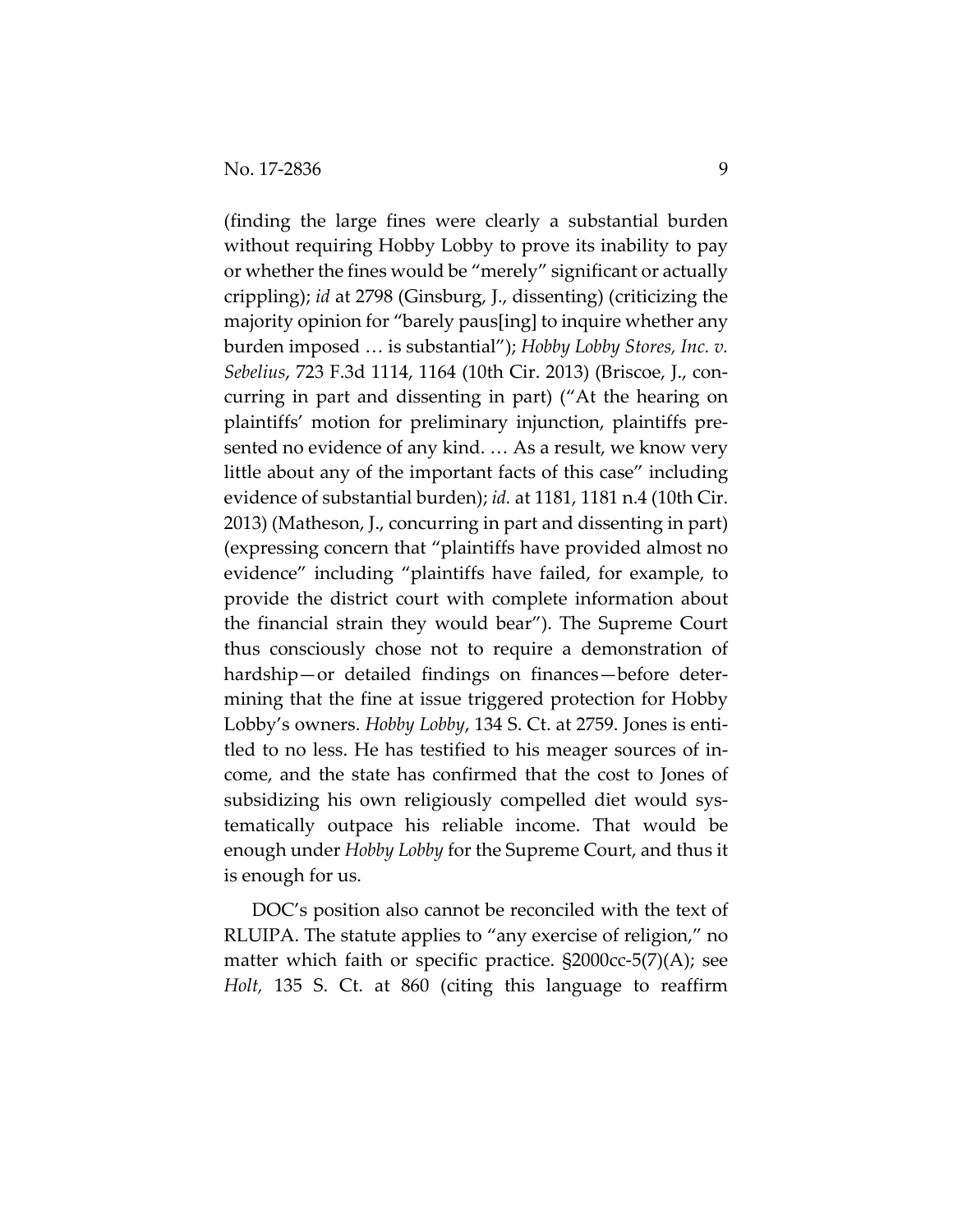RLUIPA's strength and breadth)*.* Some religious diets prohibit certain foods; others require complex preparation. Jones's diet requires him to consume one additional item of food beyond what he is currently being offered. We find no principled reason for endorsing DOC's practice of withholding a readily available food for Jones—one that it is serving to many other inmates. See *Willis*, 753 F. Supp. 2d at 772 (requiring the Indiana DOC to provide inmates with kosher diets, though it was substantially more burdensome on the state to do so). See also *Moussazadeh*, 703 F.3d at 793–94 (emphasizing that the denial of generally available benefits such as a daily meal is always a substantial burden, since such action is akin to denying the otherwise available benefits in *Sherbert v. Verner,* 374 U.S. 398, 404 (1963), and *Thomas v. Review Board of the Indiana Employment Security Division,* 450 U.S. 707, 717–18 (1981)).

The DOC's final pitch is that it should not have to "subsidize" or "underwrite" Jones's religious diet. Perhaps it fears escalating costs. It did not, however, appeal the question of the state's interest. The district court held that on this record, DOC did not demonstrate that any such risk exists, and we have no reason to take issue with its conclusion. This is not a class action, and Jones is asking only to receive the same kosher trays that DOC is already providing to other inmates. If enough other inmates come along and express the same religiously based need, then the state always has the option of adding halal or kosher meat to its new kitchens (if that appears to be the cost-effective way to handle the issue). But that is not our case, and we see no reason to opine on a hypothetical situation. That forbearance is especially appropriate given the fact that Jones's belief that eating meat is a requirement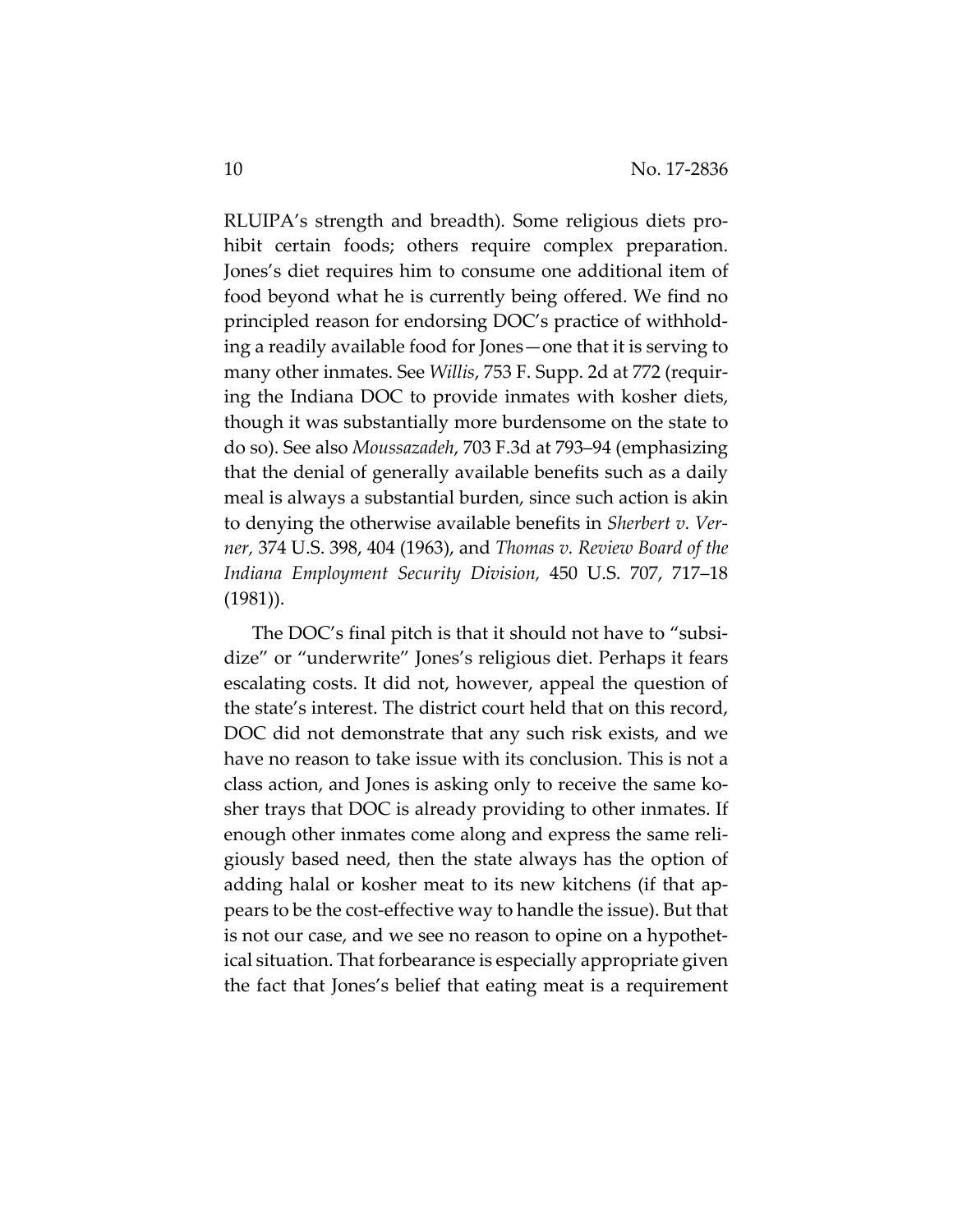for devout Muslims appears to be a minority view within Islam.

We AFFIRM the judgment of the district court.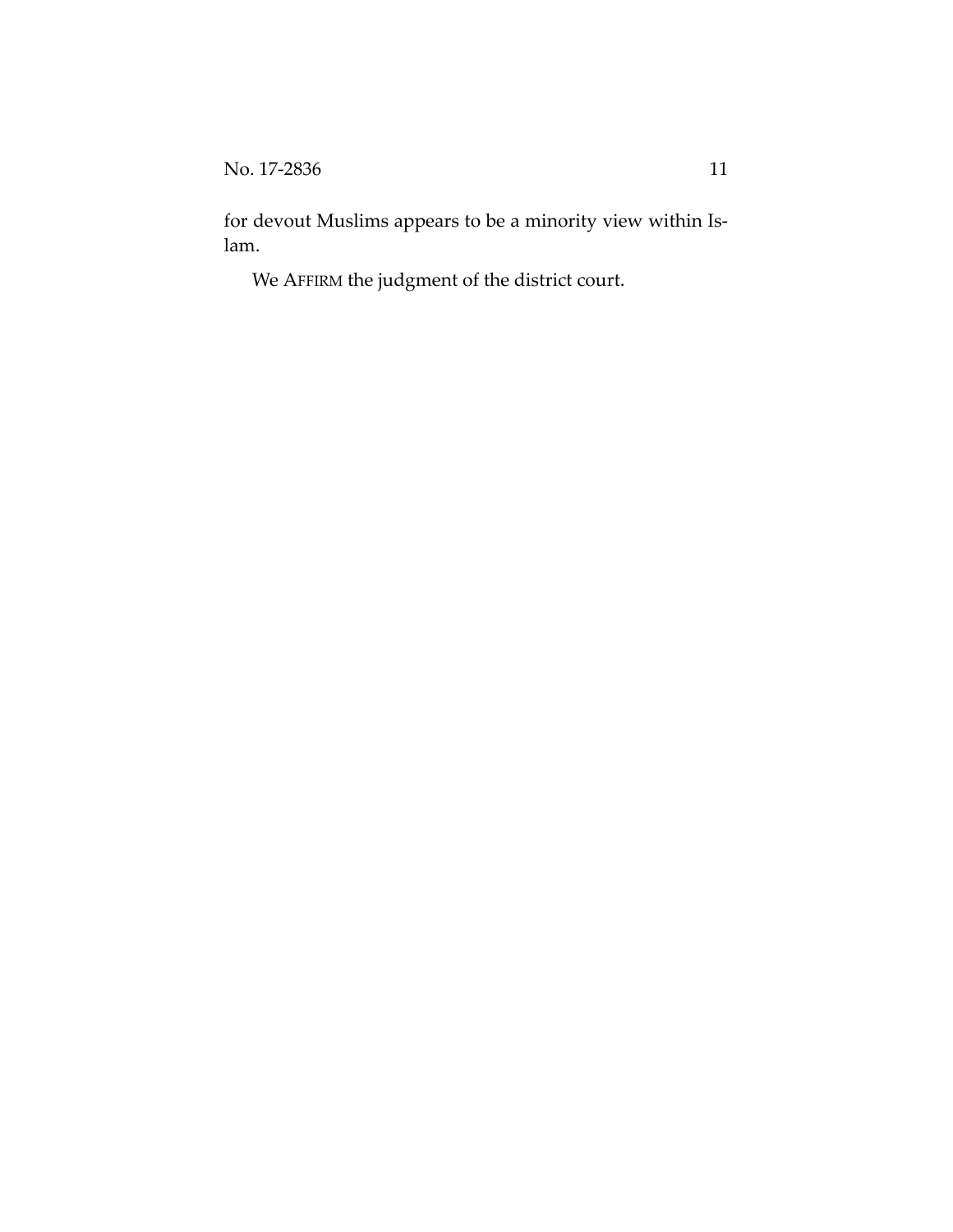BRENNAN, *Circuit Judge*, dissenting. To prevail on an RLUIPA claim of this sort, an inmate must show his religious exercise has been substantially burdened; a lesser burden is insufficient. At issue in this case is whether the financial responsibility placed on inmate Jones to include halal meat in his diet rises to the level of a substantial burden. We do not have enough evidence to make that determination because the district court never reached the issue. Jones's claim should be remanded for the district court to conduct fact-finding as to whether he is indigent or suffers other financial hardship, and whether his religious exercise was substantially burdened.

Our court addressed RLUIPA's "substantial burden" requirement in *Schlemm v. Wall*, 784 F.3d 362 (7th Cir. 2015), in the wake of *Holt v. Hobbs*, 135 S.Ct. 853 (2015), and *Burwell v. Hobby Lobby Stores, Inc.*, 134 S.Ct. 2751 (2014). There we noted that while *Holt* held that the "substantial burden" requirement was met by a "serious violat[ion] [of] religious beliefs," what "serious" requires remained undefined. *Schlemm*, 784 F.3d at 364–65 (quoting *Holt*, 135 S.Ct. at 862, in turn quoting *Hobby Lobby*, 134 S.Ct. at 2775).

The majority opinion does not grapple with this unresolved question. Its interpretation of "substantial" effectively means that *any* burden on an inmate's religious diet, no matter how slight, violates RLUIPA. While acknowledging that *Holt* and *Hobby Lobby* "involved large fines and significant disciplinary consequences," the majority opinion states that the "pressures of that severity [do not] represent[] the floor for finding a substantial burden under RFRA or RLUIPA." Million dollar fines and serious prison disciplinary actions, as in *Hobby Lobby* and *Holt*, might not be the floor for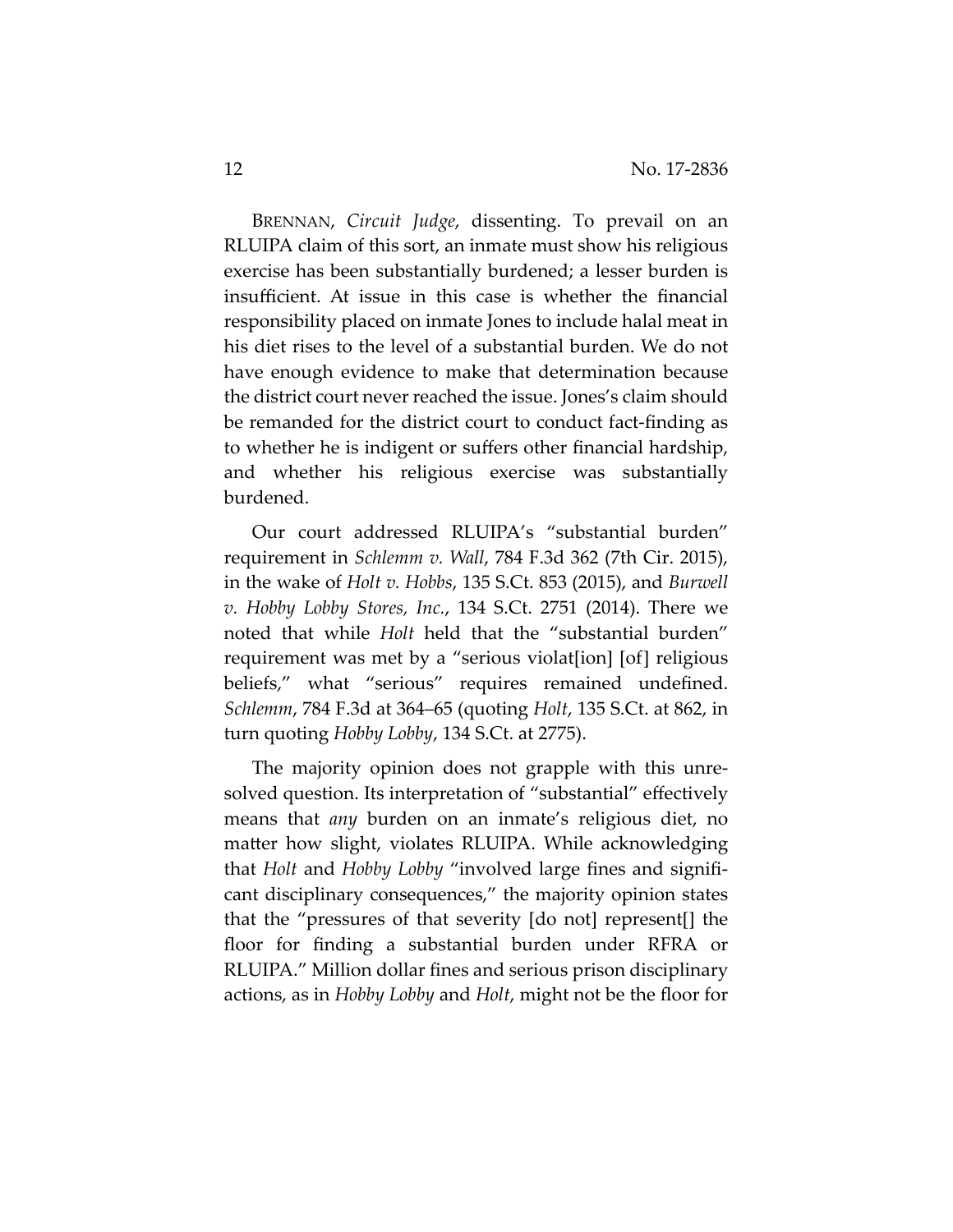$\overline{a}$ 

a substantial burden. But 42 U.S.C. § 2000cc-1 requires some sort of floor. Congress so provided when it incorporated a relative and proportionate term ("substantial") into the statute. The text of RLUIPA requires courts to assess the severity of the burden placed on an individual inmate, and whether that burden rises to the level of "substantial." Anything less risks rendering the statutory term "substantial" superfluous. *See*  ANTONIN SCALIA & BRYAN A. GARNER, READING LAW 174–79 (2012) (discussing the surplusage canon). This evaluation requires a full factual record, which we do not have here.

Other courts have considered two factors to determine whether a burden on an inmate's diet is "substantial": the religious meal options available, and the ability of the religious inmate to obtain them. *See Abdulhaseeb v. Calbone*, 600 F.3d 1301, 1317–18 (10th Cir. 2010) ("First, any ability to purchase is chimerical where a plaintiff is indigent, as is Mr. Abdulhaseeb. Second, … [because] no Halal vendors have been approved by DOC … Mr. Abdulhaseeb could not have purchased halal foods even if he had funds."); *see also Patel v. U.S. Bureau of Prisons*, 515 F.3d 807, 814 (8th Cir. 2008) ("[The inmate] only offers his single, vague and unsupported statement about the potential cost, and the record offers no evidence regarding Patel's financial status. … Patel has not offered sufficient evidence to create a genuine issue of material fact … [to show he] has been substantially burdened.").1 *Compare with Moussazadeh v. Texas Dept. of Criminal Justice*,

<sup>1</sup> Whether *Patel* will survive post-*Holt* and *Hobby Lobby* is currently on appeal in the Eighth Circuit. For that case's district court opinion, *see Muhammad v. Wheeler*, No. 5:15-cv-130-KGB/PSH, 2018 WL 1558279 (E.D. Ark. Mar. 30, 2018).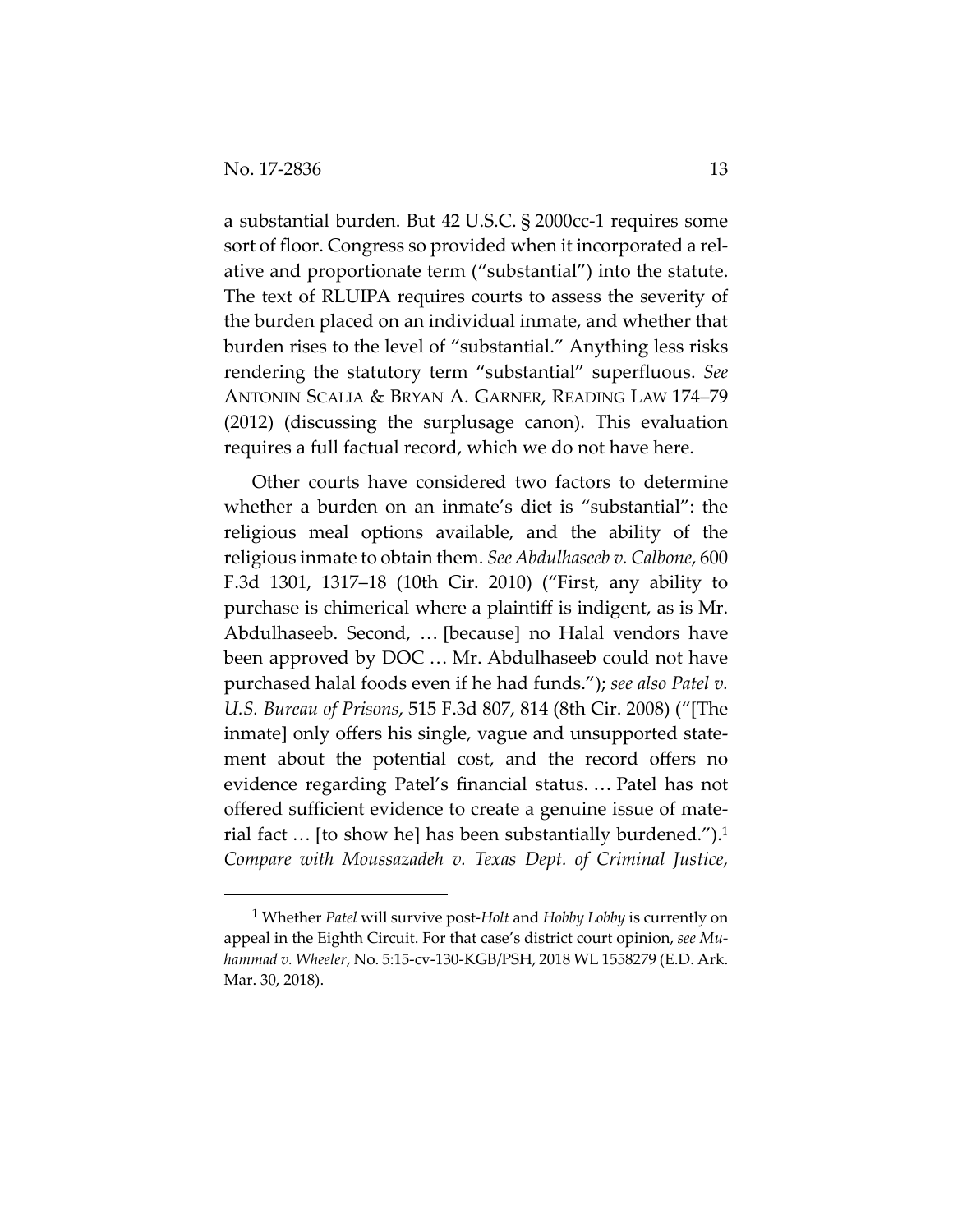703 F.3d 781, 793–94 (5th Cir. 2012) (holding that denying a Jewish inmate free kosher meal trays available to all other Jewish inmates denies the inmate an "'essential' benefit given to every prisoner").2 This court should adopt a similar standard.

The first inquiry can be assessed by examining the halal (or kosher, or other religious) options available in a prison's cafeteria or commissary. The parties do not dispute Jones has been housed in a prison facility with a vegetarian kosher kitchen and a commissary stocked with halal meat. Indeed, Jones purchased halal meat to supplement his vegetarian kosher meals. This option is available to all inmates in facilities with kosher kitchens. Rather than requesting a generally available benefit, Jones asks to be given for free what other inmates in his prison facility must purchase. *Cf. Moussazadeh*, 703 F.3d at 793 ("[D]enial of religiously sufficient food where it is a generally available benefit would constitute a substantial burden on the exercise of religion."). The second inquiry can be resolved by a showing of indigency or other hardship for the particular inmate. For Jones, that remains a genuine question of fact.

 <sup>2</sup> The majority opinion cites *Moussazadeh* for the proposition that "the denial of generally available benefits such as a daily meal is always a substantial burden." But the Fifth Circuit in *Moussazadeh* was careful to distinguish the facts before it, in which a Jewish inmate was denied free kosher cafeteria trays, from those in *Patel*, where kosher and halal food was freely provided in the cafeteria "and satisfied all other Muslims in the prison, [but did not meet the] particularly nuanced version of halal food" preferred by the specific inmate. *Moussazadeh*, 703 F.3d at 794. Here, the parties do not dispute that in the DOC cafeteria Jones has access to free, nutritionally adequate, vegetarian kosher trays.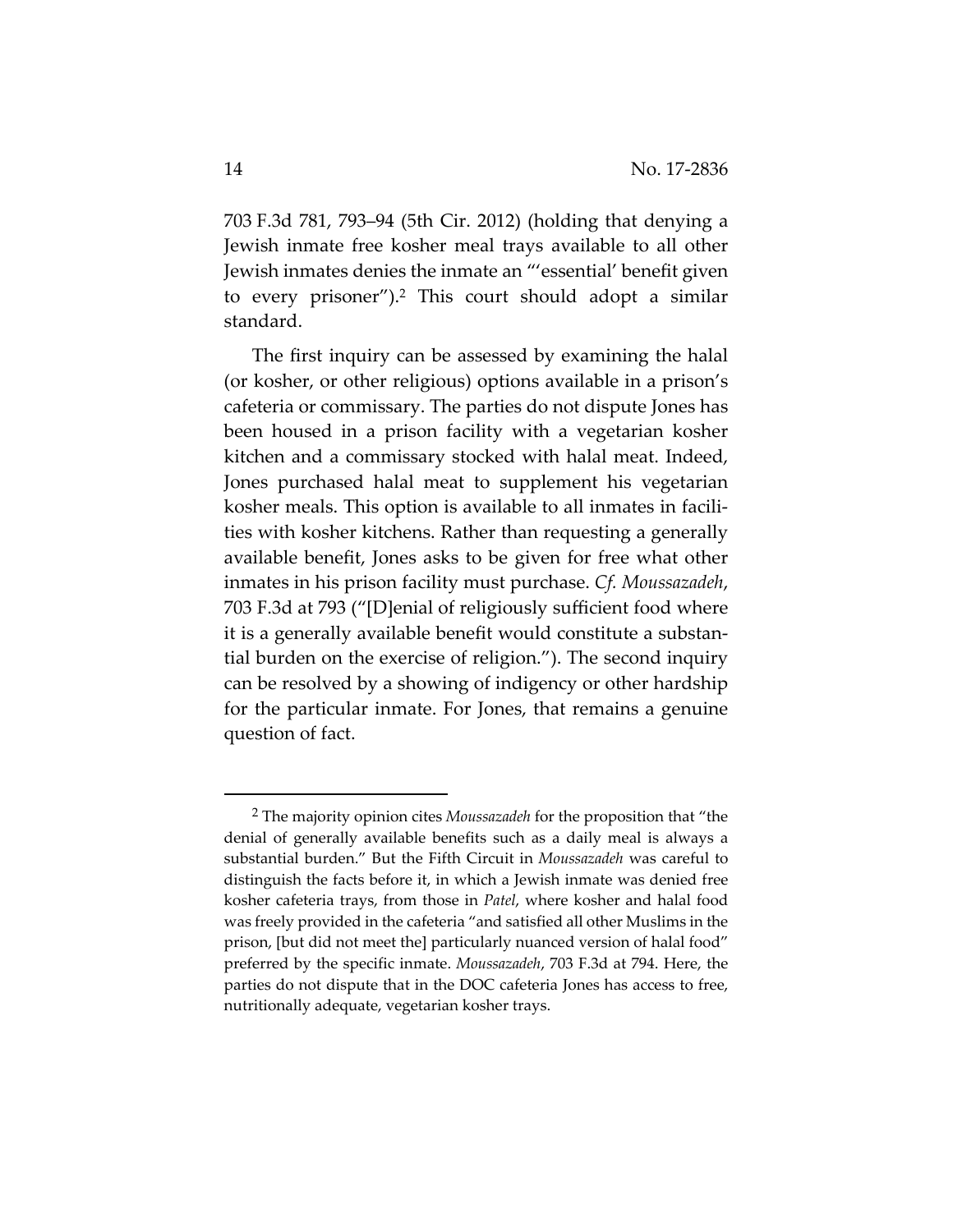The majority opinion states that unless the district court is affirmed, Jones will be forced to "give away his last dime" to obtain halal meat. Were that true, the DOC's policy may very well impose a substantial burden on Jones. But because the district court never made any findings of fact on this topic, Jones's financial situation—and the severity of the burden commissary purchases place on him—is an unresolved fact dispute. The DOC submitted evidence tending to impeach Jones's narrative of financial difficulty: for example, Jones regularly purchased halal meat at the prison commissary as recently as nine months before his deposition in this case. The majority opinion notes Jones makes "at most, \$8.40 per week at his prison job." Yet Jones continues to make regular commissary purchases of up to sixty dollars a month. This implies Jones has access to funds beyond his prison salary, possibly contributed by friends and family members. The majority opinion examines the conflicting testimony and resolves it in favor of Jones. But the district court never addressed this genuine issue of material fact in its opinion, and as a reviewing court, we are not in a position to do so. Because this remains unresolved, the severity of the burden placed on Jones's religious exercise by the DOC cannot be assessed as "substantial," or as insubstantial. We just do not know.

In addition to the claim's other elements, to recover in this lawsuit Jones should be required to show he is indigent and unable to acquire halal meat on his own. The district court did not hear the necessary evidence on the expenses of prison life and made no finding as to Jones's financial circumstances. Because halal meat options are readily available within the